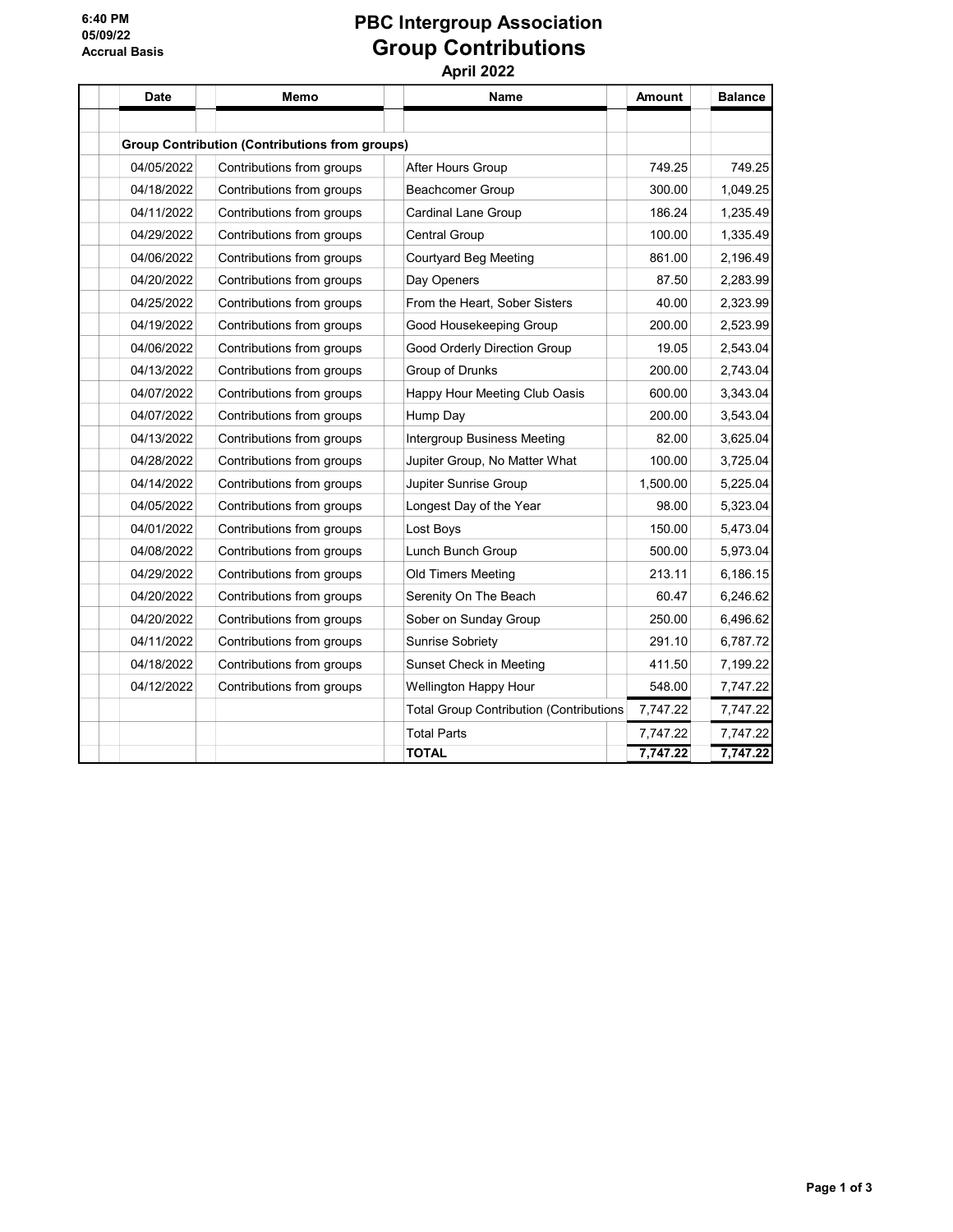## PBC Intergroup Association Profit & Loss April 2022

|                   |                                                    | Apr 22               | <b>Mar 22</b>        | \$ Change          | % Change          |
|-------------------|----------------------------------------------------|----------------------|----------------------|--------------------|-------------------|
|                   | <b>Ordinary Income/Expense</b>                     |                      |                      |                    |                   |
| Income            |                                                    |                      |                      |                    |                   |
|                   | <b>Direct Public Support</b>                       |                      |                      |                    |                   |
|                   | <b>Group Contributions</b>                         | 7,747.22             | 5,490.23             | 2.256.99           | 41.11%            |
|                   | Direct Public Support - Other                      | 108.66               | 515.80               | $-407.14$          | $-78.93%$         |
|                   | <b>Total Direct Public Support</b>                 | 7,855.88             | 6,006.03             | 1,849.85           | 30.8%             |
|                   | <b>Investments</b>                                 |                      |                      |                    |                   |
|                   | Interest-Savings, Short-term CD                    | 0.15                 | 0.15                 | 0.00               | 0.0%              |
|                   | <b>Total Investments</b>                           | 0.15                 | 0.15                 | 0.00               | 0.0%              |
| <b>Sales</b>      |                                                    |                      |                      |                    |                   |
|                   | <b>Books</b>                                       | 1,633.94             | 2,425.84             | $-791.90$          | $-32.64%$         |
|                   | Literature                                         | 640.45               | 532.05               | 108.40             | 20.37%            |
|                   | <b>Medallions</b>                                  | 1,061.00             | 1,057.50             | 3.50               | 0.33%             |
|                   | Sales - Other                                      | 28.00                | 19.50                | 8.50               | 43.59%            |
|                   | <b>Total Sales</b>                                 | 3,363.39             | 4,034.89             | $-671.50$          | $-16.64%$         |
|                   | <b>Special Events Income</b>                       |                      |                      |                    |                   |
|                   | <b>Birthday Club</b>                               | 75.00                | 25.00                | 50.00              | 200.0%            |
|                   | <b>Total Special Events Income</b>                 | 75.00                | 25.00                | 50.00              | 200.0%            |
|                   | <b>Total Income</b>                                | 11,294.42            | 10.066.07            | 1,228.35           | 12.2%             |
|                   | <b>Cost of Goods Sold</b>                          |                      |                      |                    |                   |
|                   | <b>Cost of Goods Sold</b><br><b>COGS - Books</b>   |                      |                      | $-834.17$          |                   |
|                   | <b>COGS - Literature</b>                           | 1,270.76<br>346.07   | 2,104.93<br>291.21   | 54.86              | -39.63%<br>18.84% |
|                   | <b>COGS - Medallions</b>                           | 522.56               | 536.62               | $-14.06$           | $-2.62%$          |
|                   | <b>Purchase Cost &amp; Discounts</b>               | 47.46                | 4.56                 | 42.90              | 940.79%           |
|                   | <b>Cost of Goods Sold - Other</b>                  | 87.58                | 54.08                | 33.50              | 61.95%            |
|                   | <b>Total Cost of Goods Sold</b>                    | 2,274.43             | 2,991.40             | $-716.97$          | $-23.97%$         |
| <b>Total COGS</b> |                                                    | 2,274.43             | 2,991.40             | $-716.97$          | $-23.97%$         |
|                   | <b>Gross Profit</b>                                | 9,019.99             | 7,074.67             | 1,945.32           | 27.5%             |
| Expense           |                                                    |                      |                      |                    |                   |
|                   | <b>Business Expenses</b>                           |                      |                      |                    |                   |
|                   | <b>Business Registration Fees</b>                  | 61.25                | 0.00                 | 61.25              | 100.0%            |
|                   | <b>Total Business Expenses</b>                     | 61.25                | 0.00                 | 61.25              | 100.0%            |
|                   | <b>Contract Services</b>                           |                      |                      |                    |                   |
|                   | <b>Credit Card Fees</b>                            | 49.27                | 50.43                | $-1.16$            | $-2.3%$           |
|                   | <b>Total Contract Services</b>                     | 49.27                | 50.43                | $-1.16$            | $-2.3%$           |
|                   | <b>Facilities and Equipment</b>                    |                      |                      |                    |                   |
|                   | Exterminating                                      | 37.00                | 37.00                | 0.00               | 0.0%              |
|                   | <b>Rent Water</b>                                  | 725.00               | 475.00               | 250.00             | 52.63%            |
|                   | <b>Total Facilities and Equipment</b>              | 762.00               | 512.00               | 250.00             | 48.83%            |
|                   | Misc. Expense                                      | $-0.23$              | 50.04                | $-50.27$           | -100.46%          |
|                   | <b>Operations</b>                                  |                      |                      |                    |                   |
|                   | <b>AT&amp;T Internet</b>                           | 274.85               | 281.85               | $-7.00$            | $-2.48%$          |
|                   | <b>FPL</b>                                         | 100.23               | 94.29                | 5.94               | 6.3%              |
|                   | <b>Office Supplies</b>                             | 309.83               | 386.01               | $-76.18$           | -19.74%           |
|                   | <b>Total Operations</b>                            | 684.91               | 762.15               | $-77.24$           | $-10.13%$         |
|                   | <b>Payroll Expenses</b>                            |                      |                      |                    |                   |
|                   | <b>FICA and Unemployment Tax</b>                   | 352.17               | 284.36               | 67.81              | 23.85%            |
|                   | <b>Office Manager Salary</b>                       | 4,603.73             | 3,717.23             | 886.50             | 23.85%            |
|                   | Paychex                                            | 87.00<br>5,042.90    | 63.50<br>4,065.09    | 23.50<br>977.81    | 37.01%<br>24.05%  |
|                   | <b>Total Payroll Expenses</b>                      |                      |                      |                    | 21.33%            |
|                   | <b>Total Expense</b><br><b>Net Ordinary Income</b> | 6,600.10<br>2,419.89 | 5,439.71<br>1,634.96 | 1,160.39<br>784.93 | 48.01%            |
|                   | Net Income                                         | 2,419.89             | 1,634.96             | 784.93             | 48.01%            |
|                   |                                                    |                      |                      |                    |                   |
|                   | Checking Balance April 1, 2022                     | \$20,616.97          |                      |                    |                   |
|                   | Checking Balane April 29, 2022                     | \$26,983.82          |                      |                    |                   |
|                   |                                                    |                      |                      |                    |                   |
|                   | Prudent Reserve Balance April 1, 2022              | \$18,151.36          |                      |                    |                   |
|                   | Prudent Reserve Balance April 29, 2022             | \$18,151.51          |                      |                    |                   |
|                   | Interest April 2022                                | \$<br>0.15           |                      |                    |                   |